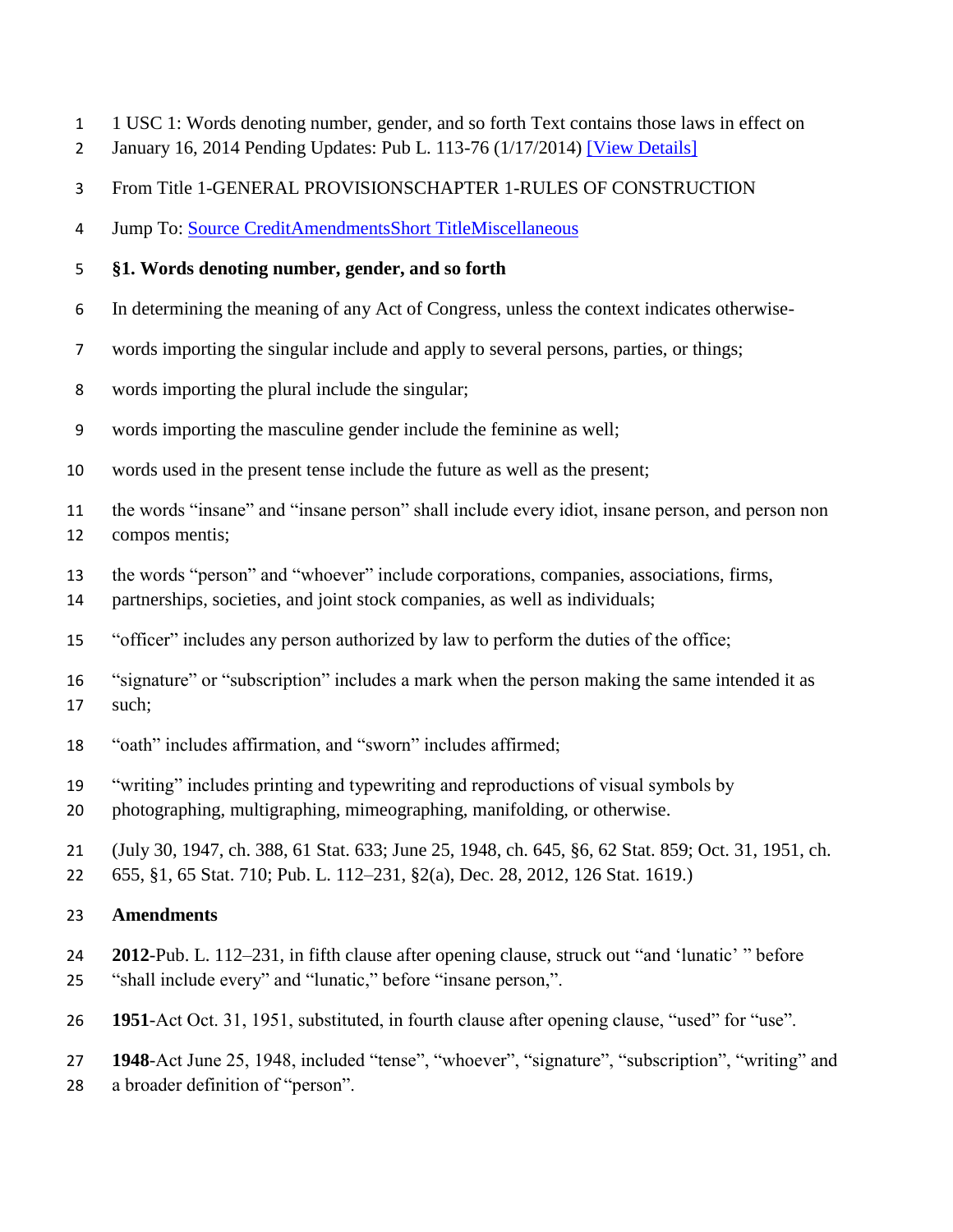#### **Short Title of 2012 Amendment**

Pub. L. 112–231, §1, Dec. 28, 2012, 126 Stat. 1619, provided that: "This Act [amending this

 section and sections 92a, 215, and 215a of Title 12, Banks and Banking] may be cited as the '21st Century Language Act of 2012'."

# **Short Title of 2002 Amendment**

 Pub. L. 107–207, §1, Aug. 5, 2002, 116 Stat. 926, provided that: "This Act [enacting section 8 of this title] may be cited as the 'Born-Alive Infants Protection Act of 2002'."

#### **Short Title of 1996 Amendment**

- Pub. L. 104–199, §1, Sept. 21, 1996, 110 Stat. 2419, provided that: "This Act [enacting section 7
- of this title and section 1738C of Title 28, Judiciary and Judicial Procedure] may be cited as the
- 'Defense of Marriage Act'."

#### **References in Pub. L. 113–67**

- Pub. L. 113–67, div. A, §1(c), Dec. 26, 2013, 127 Stat. 1166, provided that: "Except as expressly
- provided otherwise, any reference to 'this Act' contained in any division of this Act [Bipartisan
- Budget Act of 2013, see Tables for classification] shall be treated as referring only to the
- provisions of that division."

#### **References in Pub. L. 113–6**

- Pub. L. 113–6, §3, Mar. 26, 2013, 127 Stat. 199, provided that: "Except as expressly provided
- otherwise, any reference to 'this Act' contained in division A, B, C, D, or E of this Act
- [Consolidated and Further Continuing Appropriations Act, 2013, see Tables for classification]
- shall be treated as referring only to the provisions of that division."

#### **References in Pub. L. 112–74**

- Pub. L. 112–74, §3, Dec. 23, 2011, 125 Stat. 787, provided that: "Except as expressly provided
- otherwise, any reference to 'this Act' contained in any division of this Act [Consolidated
- Appropriations Act, 2012, see Tables for classification] shall be treated as referring only to the
- provisions of that division."

#### **References in Pub. L. 112–55**

- Pub. L. 112–55, §3, Nov. 18, 2011, 125 Stat. 552, provided that: "Except as expressly provided
- otherwise, any reference to 'this Act' contained in any division of this Act [Consolidated and
- Further Continuing Appropriations Act, 2012, see Tables for classification] shall be treated as
- referring only to the provisions of that division."

#### **References in Pub. L. 112–10**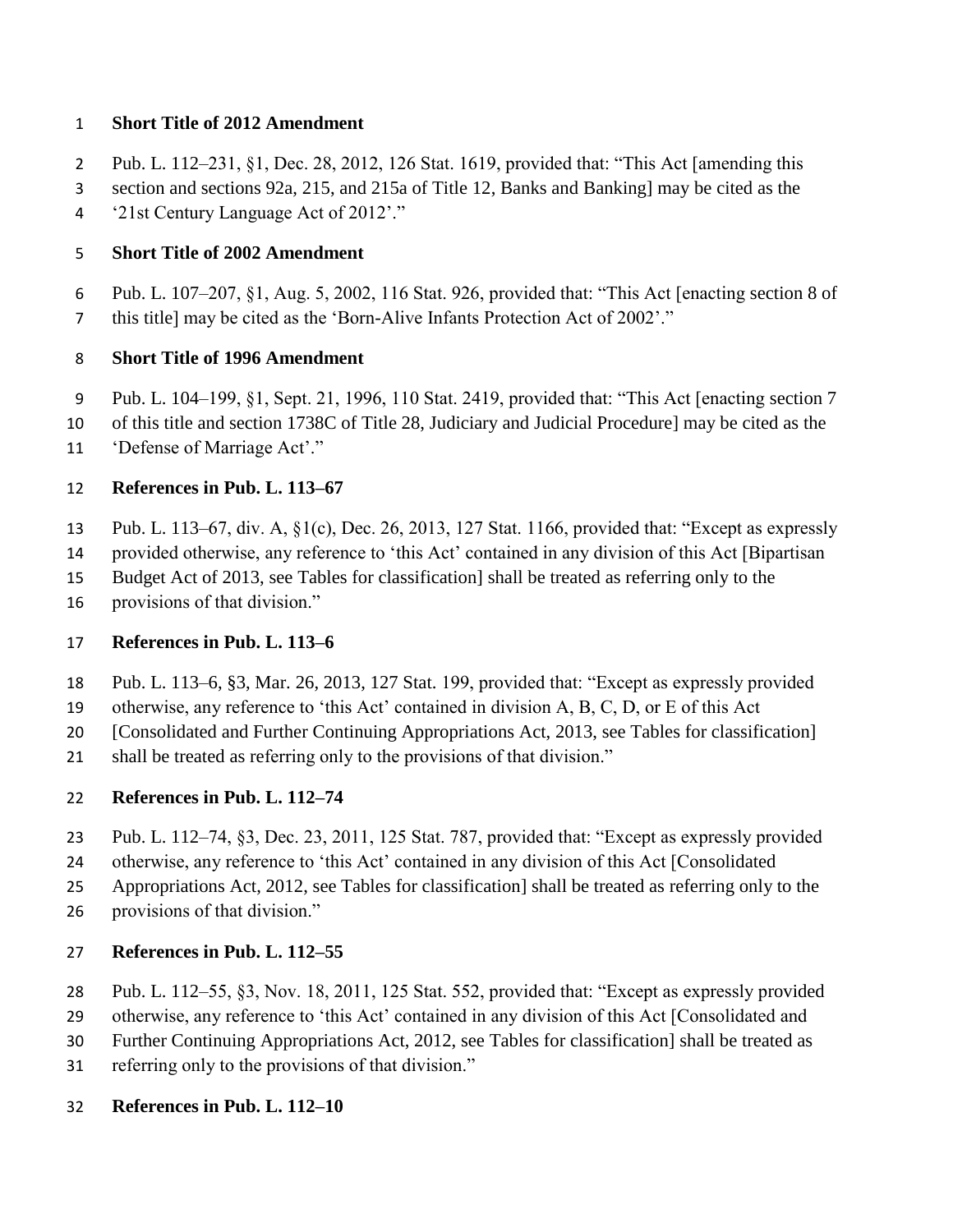- Pub. L. 112–10, div. A, title IX, §9015, Apr. 15, 2011, 125 Stat. 102, provided that: "Any
- reference to 'this Act' in this division [Department of Defense Appropriations Act, 2011, see
- Tables for classification] shall apply solely to this division."

### **References in Pub. L. 111–118**

- Pub. L. 111–118, §3, Dec. 19, 2009, 123 Stat. 3409, provided that: "Except as expressly
- provided otherwise, any reference to 'this Act' contained in any division of this Act [Department
- of Defense Appropriations Act, 2010, see Tables for classification] shall be treated as referring
- only to the provisions of that division."

## **References in Pub. L. 111–117**

- Pub. L. 111–117, §3, Dec. 16, 2009, 123 Stat. 3035, provided that: "Except as expressly
- provided otherwise, any reference to 'this Act' contained in any division of this Act
- [Consolidated Appropriations Act, 2010, see Tables for classification] shall be treated as
- referring only to the provisions of that division."

### **References in Pub. L. 111–8**

- Pub. L. 111–8, §3, Mar. 11, 2009, 123 Stat. 525, provided that: "Except as expressly provided
- otherwise, any reference to 'this Act' contained in any division of this Act [Omnibus
- Appropriations Act, 2009, see Tables for classification] shall be treated as referring only to the
- provisions of that division."

## **References in Pub. L. 111–5**

- Pub. L. 111–5, §4, Feb. 17, 2009, 123 Stat. 116, provided that: "Except as expressly provided
- otherwise, any reference to 'this Act' contained in any division of this Act [American Recovery
- and Reinvestment Act of 2009, see Tables for classification] shall be treated as referring only to
- the provisions of that division."

## **References in Pub. L. 110–329**

- Pub. L. 110–329, §3, Sept. 30, 2008, 122 Stat. 3574, provided that: "Except as expressly
- provided otherwise, any reference to 'this Act' or 'this joint resolution' contained in any division
- of this Act [Consolidated Security, Disaster Assistance, and Continuing Appropriations Act,
- 2009, see Tables for classification] shall be treated as referring only to the provisions of that
- division."

## **References in Pub. L. 110–161**

- Pub. L. 110–161, §3, Dec. 26, 2007, 121 Stat. 1845, provided that: "Except as expressly
- provided otherwise, any reference to 'this Act' contained in any division of this Act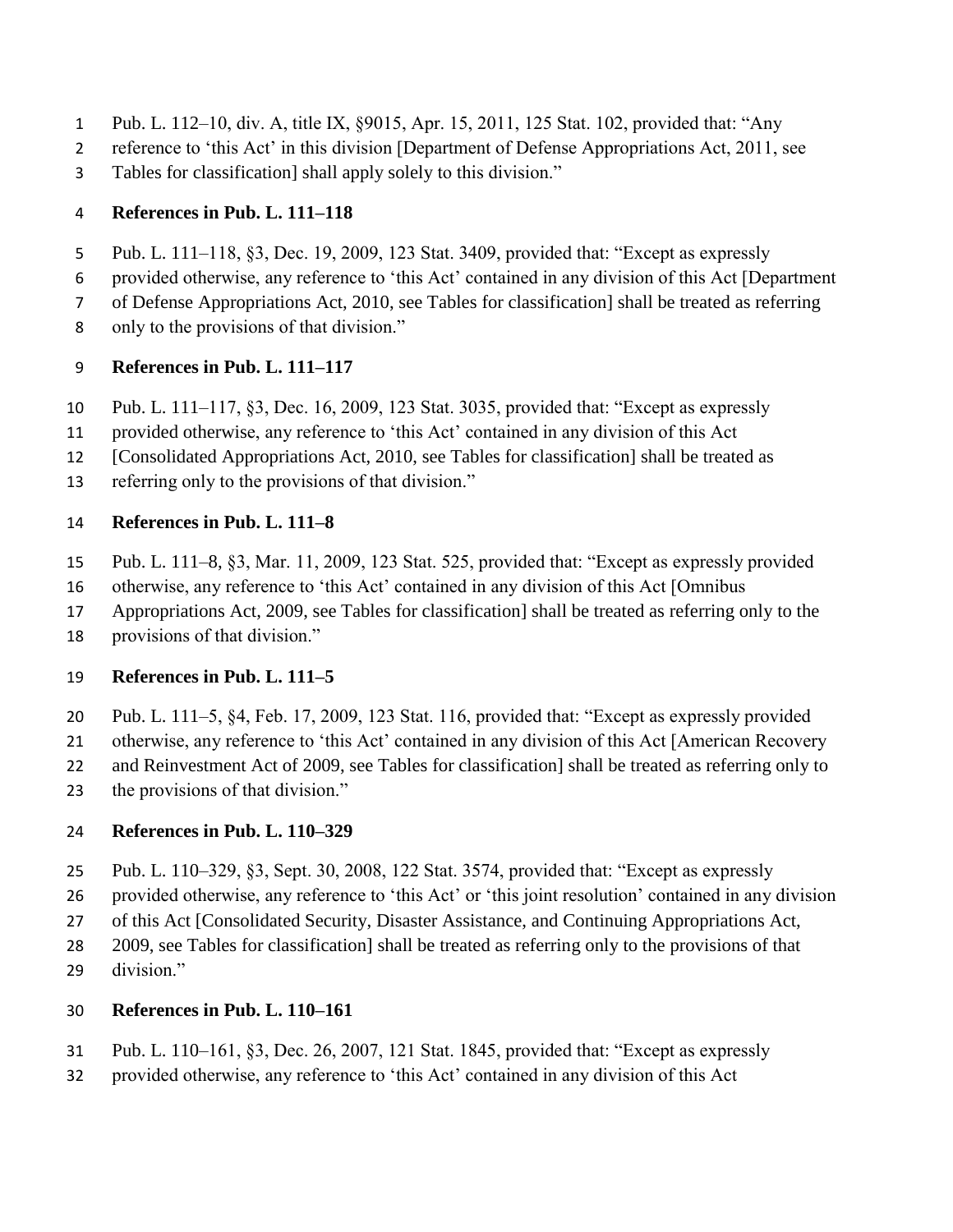- [Consolidated Appropriations Act, 2008, see Tables for classification] shall be treated as
- referring only to the provisions of that division."

### **References in Pub. L. 110–116**

- Pub. L. 110–116, §2, Nov. 13, 2007, 121 Stat. 1295, provided that: "Except as expressly
- provided otherwise, any reference to 'this Act' contained in any division of this Act [see Tables
- for classification] shall be treated as referencing only to the provisions of that division."

### **References in Pub. L. 109–289**

- Pub. L. 109–289, div. A, title VIII, §8112, Sept. 29, 2006, 120 Stat. 1299, provided that: "Except
- as expressly provided otherwise, any reference to 'this Act' contained in this division
- [Department of Defense Appropriations Act, 2007, see Tables for classification] shall be
- referring only to the provisions of this division."

### **References in Pub. L. 109–148**

- Pub. L. 109–148, div. B, title V, §5002, Dec. 30, 2005, 119 Stat. 2813, provided that: "Except as
- expressly provided otherwise, any reference to 'this Act' contained in either division A
- [Department of Defense Appropriations Act, 2006, see Tables for classification] or division B
- [Emergency Supplemental Appropriations Act to Address Hurricanes in the Gulf of Mexico and
- Pandemic Influenza, 2006, see Tables for classification] shall be treated as referring only to the
- provisions of that division."

## **References in Pub. L. 109–115**

- Pub. L. 109–115, div. A, title VIII, §847, Nov. 30, 2005, 119 Stat. 2507, provided that: "Except
- as expressly provided otherwise, any reference to 'this Act' contained in this division
- [Transportation, Treasury, Housing and Urban Development, the Judiciary, and Independent
- Agencies Appropriations Act, 2006, see Tables for classification] shall be treated as referring
- only to the provisions of this division."

## **References in Pub. L. 108–447**

- Pub. L. 108–447, §3, Dec. 8, 2004, 118 Stat. 2810, provided that: "Except as expressly provided
- otherwise, any reference to 'this Act' contained in any division of this Act [Consolidated
- Appropriations Act, 2005, see Tables for classification] shall be treated as referring only to the
- provisions of that division."

## **References in Pub. L. 108–199**

- Pub. L. 108–199, §3, Jan. 23, 2004, 118 Stat. 4, provided that: "Except as expressly provided
- otherwise, any reference to 'this Act' contained in any division of this Act [Consolidated